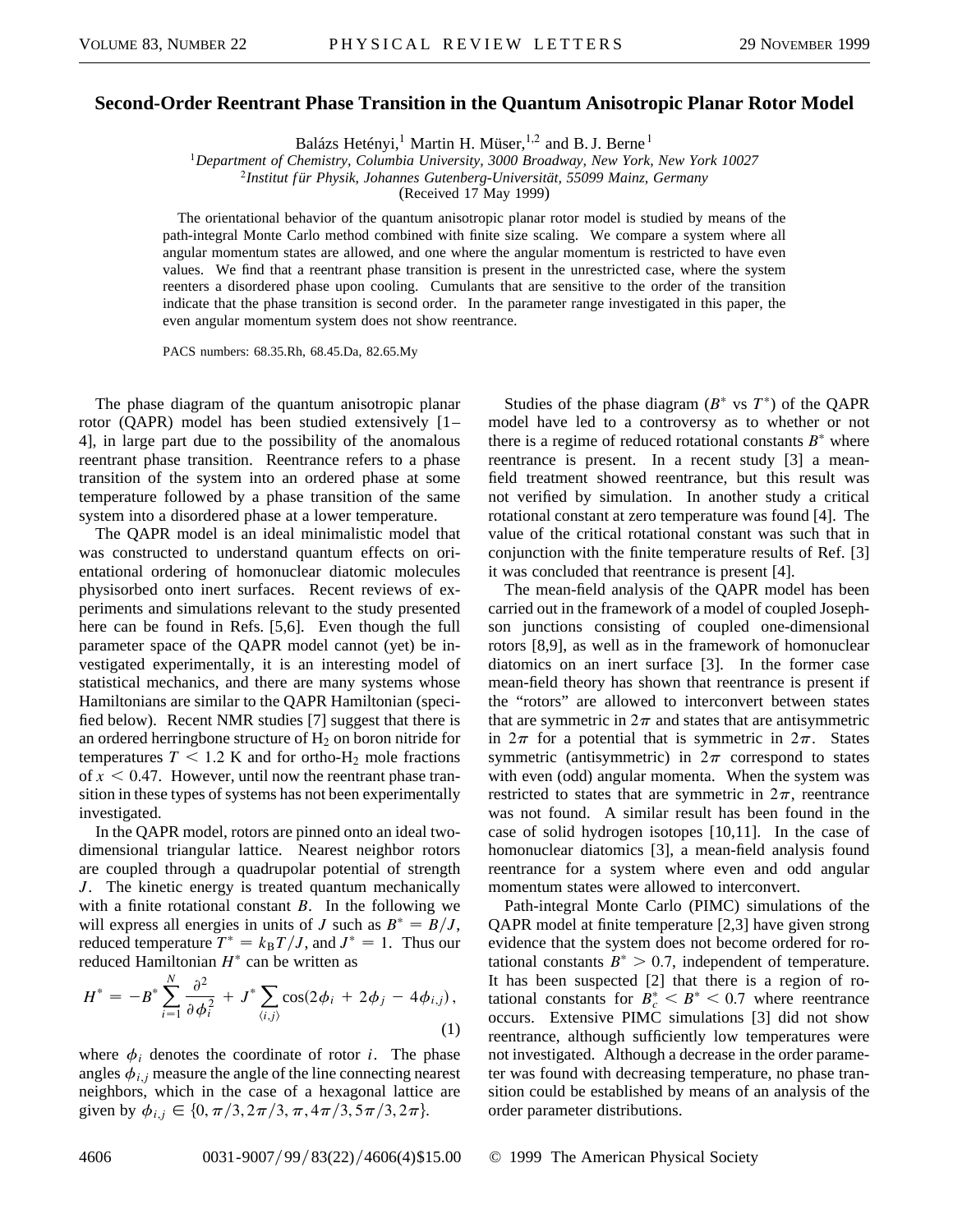A diffusion Monte Carlo (DMC) simulation [4] found evidence for a rotational constant  $B_c^* = 0.4$  above which the system is suspected to be disordered at zero temperature. In conjunction with the finite temperature simulation results of Ref. [3], a critical rotational constant of  $B_c^* \approx 0.4$  at zero temperature provides preliminary evidence for reentrance. This result is in agreement with the results of previous mean-field treatments [3,8,9]. However, it is not trivial to obtain information about the order parameter  $\Phi$  defined below and its moments within a zerotemperature simulation. A finite system tunnels between equivalent macroscopic ground states at  $T^* = 0$ , resulting in  $\lim_{N\to\infty}$  lim<sub>*T* $\to$ 0</sub>  $\Phi = 0$ . Information about the order was obtained indirectly, and it was not possible to locate the zero-temperature transition precisely and to determine the order of the transition.

Models for granular superconductors mentioned above have been studied by PIMC [12]. The coupling term in that study has the form  $\cos(\phi_i - \phi_i)$ , giving rise to a Kosterlitz-Thouless transition. The lattice is a twodimensional simple cubic lattice. Evidence for a firstorder reentrance was found, but no proof of the first-order nature was given through a size scaling analysis. However, finite size scaling is extremely important to establish the bare existence of a reentrance transition. Furthermore, the differences between the models do not allow conjectures for the QAPR model.

The purpose of the study presented here is to ascertain if there is a reentrance transition in the QAPR model. We do this by combining efficient path-integral Monte Carlo techniques for one-dimensional rotation with finite size scaling techniques. We investigate the order of both transitions: the reentrance transition and the well studied hightemperature order-disorder transition formerly believed to be a weakly first-order transition [13].

The Hamiltonian used in this study is defined in Eq. (1). The equilibrium behavior of the model is investigated with a version of the PIMC [14,15] method that has been modified to sample paths for uniaxial rotation efficiently [16]. In the PIMC method a quantum system is represented by *P* replicas of the corresponding classical system coupled by harmonic bonds in a cyclic manner. The version of PIMC put forth by Cao [16] offers a simple way to analyze systems of all (even) angular momentum states by restricting the wave function to be periodic in  $2\pi(\pi)$ .

We calculate the averages of powers of the order parameter for different system sizes and perform finite size scaling. The forms of the Binder cumulants we use in finite size scaling  $[17–19]$  are suited to rule out the firstorder nature of a transition [20]. We focus on a range of the rotational constant which is in the region where reentrance has been suspected to occur.

The ground state of our corresponding classical system has been determined to have the "herringbone" structure [21,22]. The order parameter that describes herringbone ordering is a  $n = 3$  dimensional vector  $\vec{\Phi}$  whose components  $\Phi_{\alpha}$  with  $\alpha = 1, \ldots, n$  may be written as

$$
\Phi_{\alpha} = \frac{1}{NP} \sum_{j=1}^{N} \sum_{\tau=1}^{P} \sin[2\phi_j(\tau) - 2\eta_{\alpha}] \exp[i\mathbf{Q}_{\alpha} \cdot \mathbf{R}_j],
$$
\n(2)

where  $\mathbf{Q}_1 = \pi(0, 2)$ p  $\overline{3}$ ),  $\eta_1 = 0$ , **Q**<sub>2</sub> =  $\pi(-1, -1)$ p  $a_2 = \pi(-1, -1/\sqrt{3}),$  $\eta_2 = 2\pi/3$ , and  $\mathbf{Q}_3 = \pi(1, -1/\sqrt{3})$ ,  $\eta_3 = 4\pi/3$ . There are  $q = 6$  possible realizations of the herringbone structure on a triangular lattice. We calculate moments of the magnitude of the vector given in Eq. (2) and evaluate the cumulant given in Ref. [20], which has the form

$$
g_N(T^*) = \frac{n}{2} \left( 1 + \frac{2}{n} - \frac{\langle \Phi^4 \rangle_N}{\langle \Phi^2 \rangle_N^2} \right). \tag{3}
$$

 $\Phi$  denotes the magnitude of the order parameter  $\vec{\Phi}$ . For reasons of simplicity, we refer to  $\Phi$  as the order parameter in the following.

It has been shown [20] that  $g<sub>N</sub>(T^*)$ , aside from some negligible correction terms, has a size independent crossing point at the transition temperature with a universal value of  $g_N(T_c^*) = 1 - n/2q$  for a first-order phase transition, where  $T_c^*$  is the phase transition temperature, and *q* is the number of ordered states of the system. In our case  $g_N(T_c^*) = \frac{3}{4}$ . For a second-order phase transition the same cumulant has a size independent crossing point at the critical temperature, but its value is not known.

For our main investigation, a system with a rotational constant of  $B^* = 0.6364$  is chosen for which disordering at ultralow temperatures has been suspected [2–4]. In Fig. 1 we show the temperature dependence of the order parameter for three system sizes  $(N = 256, 324,$  and 400). Upon cooling, the order parameter for all system sizes increases initially. At high temperatures the order parameter is strongly size dependent. In the ordered state (around the maximum of the order parameter where  $T^* \approx 0.21$ , the size dependence weakens. Subsequently



FIG. 1. Order parameter as a function of temperature for systems of rotational constant  $B^* = 0.6364$  and sizes  $N = 256$ , 324, and 400.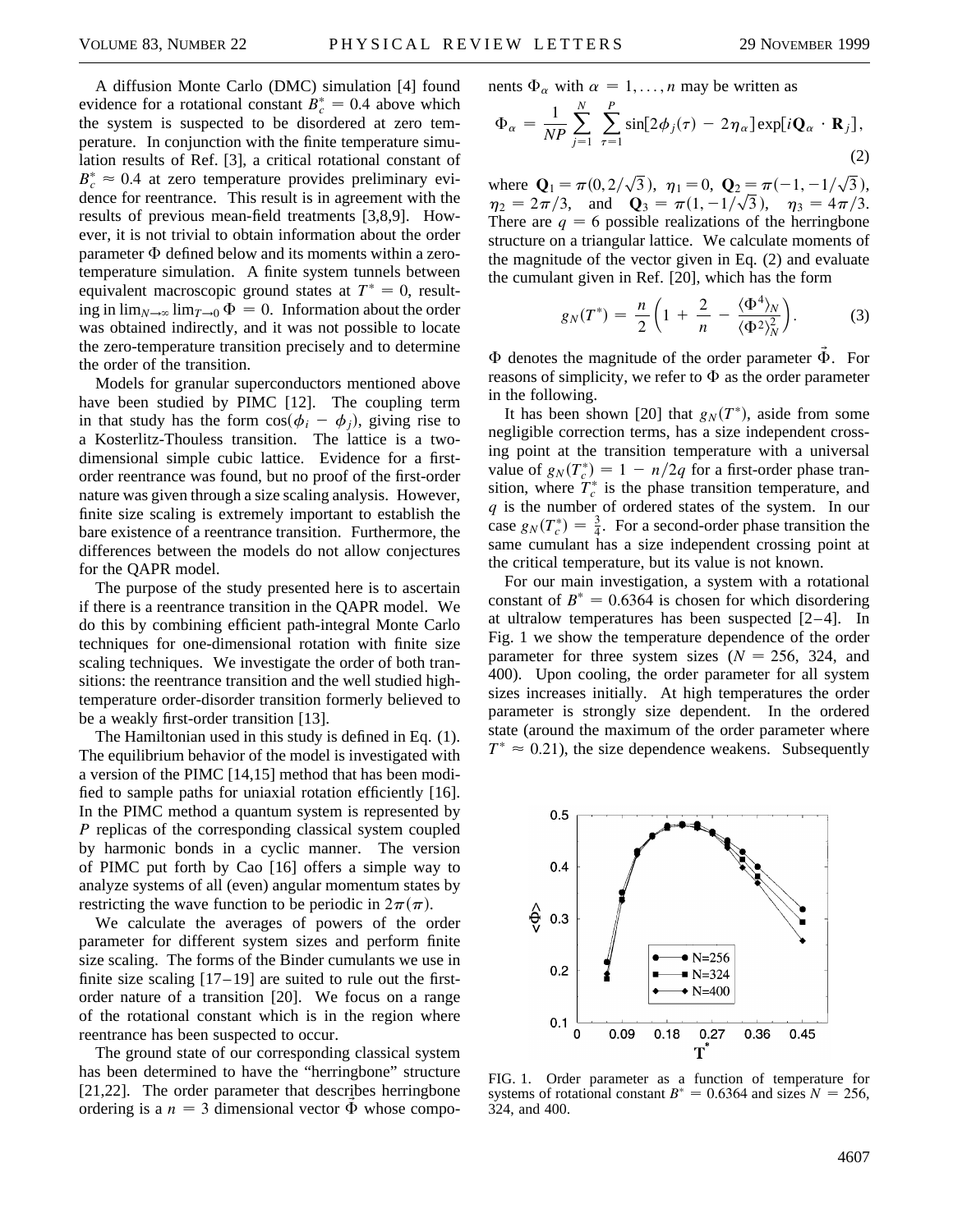there is a sharp drop in the order parameter, in which size dependence for the most part is weak.

Figure 2 shows the temperature dependence of the cumulant  $g_N(T^*)$  for the  $B^* = 0.6364$  system at the same two system sizes. The cumulants cross twice, at  $T^* \approx 0.09$  and at  $T^* \approx 0.3$ . The two crossing points are an unmistakable indication of reentrance. The value of  $g_N$  at both crossing points is certainly different from  $\frac{3}{4}$ . This is a clear sign that the transitions are second order.

Reentrance is believed to be driven by a competition between kinetic and potential energies [4,12]. This competition is particularly apparent if the symmetry of the first excited states does not correspond to the symmetry of the Hamiltonian, e.g., the first excited state in a double well potential has a different symmetry than the ground state. As the temperature is lowered to the order of the tunneling splitting, the quantum particle in the double well potential delocalizes thereby reducing its kinetic energy and increasing its potential energy. An increasing potential energy with decreasing temperature is therefore quantum mechanically possible in contrast to the classical case. The increasing potential energy is associated with a decreasing quadrupolar polarization. This picture can certainly be generalized from a one-particle double well potential to multiparticle double well potential such as the QAPR model with rotors in mixed angular momentum states. Hence, in a mean-field picture, as fewer and fewer rotors populate the first excited state, the rotors become more delocalized. This weakens the coupling between neighboring rotors and may eventually result in a transition to a disordered phase.

The above mentioned effect of the potential energy that decreases with temperature can be seen in Fig. 3. The potential energy has a dip, while the kinetic energy is a monotonically increasing function of temperature. The temperature regime where the anomaly takes place coincides with the reentrance regime. One may therefore conjecture that local coherence (each individual rotor occupies only even angular momentum states even though odd angular momentum states are accessible) induces global disorder. Of course, there does not have to be a transition into a disordered state when the rotors occupy only even angular momentum. Indeed, DMC finds long range order for  $B^* < 0.4$  [4].

In Fig. 4 PIMC results for the kinetic energy  $T_{\text{kin}}^*$  are shown for a QAPR system of  $B^* = 0.6$ , where the rotors are constrained to have even angular momenta. The potential energy  $V_{\text{pot}}^*$  is shown in the inset. Within the error bars of our simulation, the potential energy is constant and the kinetic energy is a monotonically increasing function with temperature, in contrast to the unconstrained system shown in Fig. 3. This behavior can be understood in a mean-field picture if the potential is treated as a perturbation to the free rotors. The difference in energy between  $m = 0$  and  $m = 2$  (*m* denoting the angular momentum of a single free rotor) is  $\Delta E^* = 4B^*$ . The coupling to the potential energy contributes in second-order perturbation theory only. First and second excited states have similar kinetic energies (approximately  $4B^*$ ) but opposite potential energies. Furthermore, the splitting between the first and second excited states can be expected to be smaller than the difference in the ground state and first excited state. Hence, first and second excited states become populated nearly simultaneously. As these two states become populated the kinetic energy increases, but the average potential energy remains constant. Having constant potential energy can be associated with an unchanged local order.

Even though there is no apparent competition between kinetic and potential energies for the  $B^* = 0.6$  system with only even angular momentum states, the behaviors of the order parameter and the cumulant, both not shown here, are quite peculiar. Order in the small system  $(N =$ 144) at intermediate temperature regimes  $(T \approx 0.25)$  is



FIG. 2. Cumulant  $g_N(T^*)$  as a function of temperature for systems of rotational constant  $B^* = 0.6364$  and sizes  $N = 256$ , 324, and 400.



FIG. 3. Kinetic energy  $T_{\text{kin}}$ , potential energy  $V_{\text{pot}}$ , and half of the total energy  $(T_{\text{kin}} + V_{\text{pot}})/2$  as a function of temperature for rotational constant  $B^* = 0.6364$  and system size  $N = 400$ .  $V_{pot}$  is shifted by a constant such that the classical ground state corresponds to  $V_{\text{pot}} = 0$ .